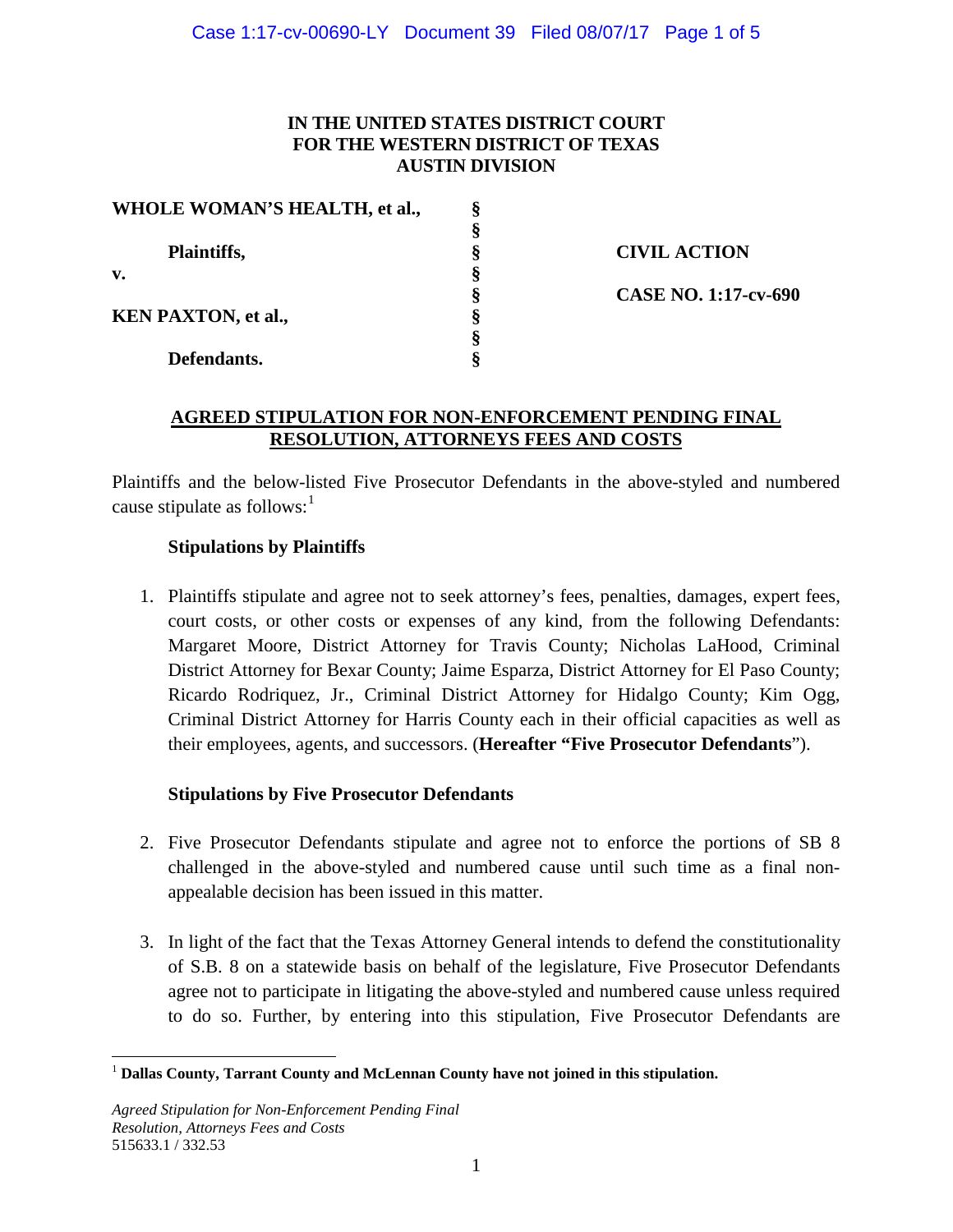conserving prosecutorial resources until such time as the constitutionality of SB 8 is resolved.

## **Stipulation on Filing of Answers by Five Prosecutor Defendants**

- 4. Plaintiffs and Five Prosecutor Defendants agree that Five Prosecutor Defendants shall not file answers, unless ordered to do so by the Court, and that no default judgment shall be taken against them.
- 5. These stipulations are made without prejudice to any claim or defense that Plaintiff or Five Prosecutor Defendants may assert subsequent to this litigation.
- 6. This document may be executed in counterparts.

Respectfully submitted,

DAVID ESCAMILLA TRAVIS COUNTY ATTORNEY

By: /s/ Laurie R. Eiserloh Laurie R. Eiserloh Assistant County Attorney State Bar No. 06506270 P.O. Box 1748 Austin, Texas 78767 Telephone: (512) 854-9513 Facsimile: (512) 854-4808 **ATTORNEYS FOR DEFENDANT** MARGARET MOORE, DISTRICT ATTORNEY FOR TRAVIS COUNTY

*Agreed Stipulation for Non-Enforcement Pending Final Resolution, Attorneys Fees and Costs* 515633.1 / 332.53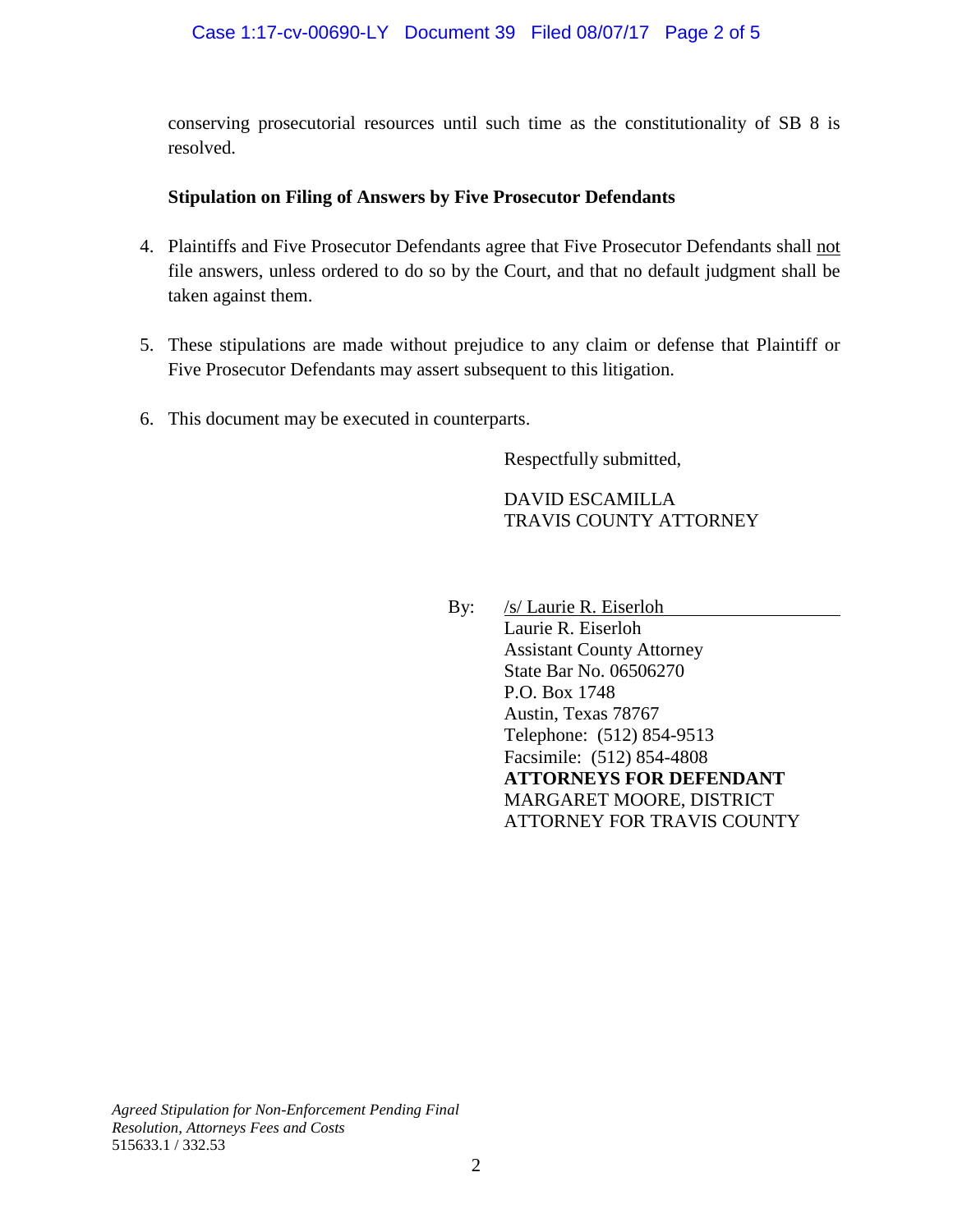#### Case 1:17-cv-00690-LY Document 39 Filed 08/07/17 Page 3 of 5

*The following attorneys have given Ms. Laurie R. Eiserloh permission to sign on their behalf:*

Respectfully submitted,

NICHOLAS "NICO" LAHOOD Criminal District Attorney Bexar County, Texas

By: /s/*Edward F. Schweninger* EDWARD F. SCHWENINGER State Bar No. 17876960 SUSAN A. BOWEN State Bar No. 02725950 Assistant Criminal District Attorney - Civil Division 101 W. Nueva 4th Floor San Antonio, Texas 78205 Telephone No.: (210) 335-2139 TeleFax No.: (210) 335-2773 [sbowen@bexar.org](mailto:sbowen@bexar.org) **ATTORNEY FOR DEFENDANT BEXAR COUNTY CRIMINAL DISTRICT ATTORNEY, NICHOLAS "NICO" LAHOOD**

Respectfully submitted,

KIM OGG HARRIS COUNTY DISTRICT **ATTORNEY** 

By: /s/ Scott A. Durfee SCOTT A. DURFEE State Bar No. 06277550 Assistant District Attorney 1201 Franklin, Sixth Floor Houston, Texas 77002 (713) 274-5816 (telephone) (713) 368-9275 (facsimile) [durfee\\_scott@dao.hctx.net](mailto:durfee_scott@dao.hctx.net) **ATTORNEY FOR HARRIS COUNTY DISTRICT ATTORNEY KIM OGG**

Respectfully submitted,

JO ANNE BERNAL El Paso County Attorney

By: */s/ Michael R. Wyatt* Michael R. Wyatt Assistant County Attorney Texas Bar No. 22092980 500 East San Antonio, Room 503 El Paso, Texas 79901 Bus: (915) 546-2050 Fax: (915) 546-2133 **ATTORNEY FOR DEFENDANT EL PASO COUNTY DISTRICT ATTORNEY JAIME ESPARZA**

*Agreed Stipulation for Non-Enforcement Pending Final Resolution, Attorneys Fees and Costs* 515633.1 / 332.53

Respectfully submitted,

## RICARDO RODRIGUEZ, JR.

By: /s/ Josephine Ramirez Solis Assistant Criminal District Attorney State Bar No. 24007894 Office of Criminal District Attorney Hildalgo, County, TX 100 E. Cano Courthouse Annex III  $1<sup>st</sup>$  Floor Edinburg, Texas 78539 (956) 292-7609 Telephone (956) 292-7619 Facsimile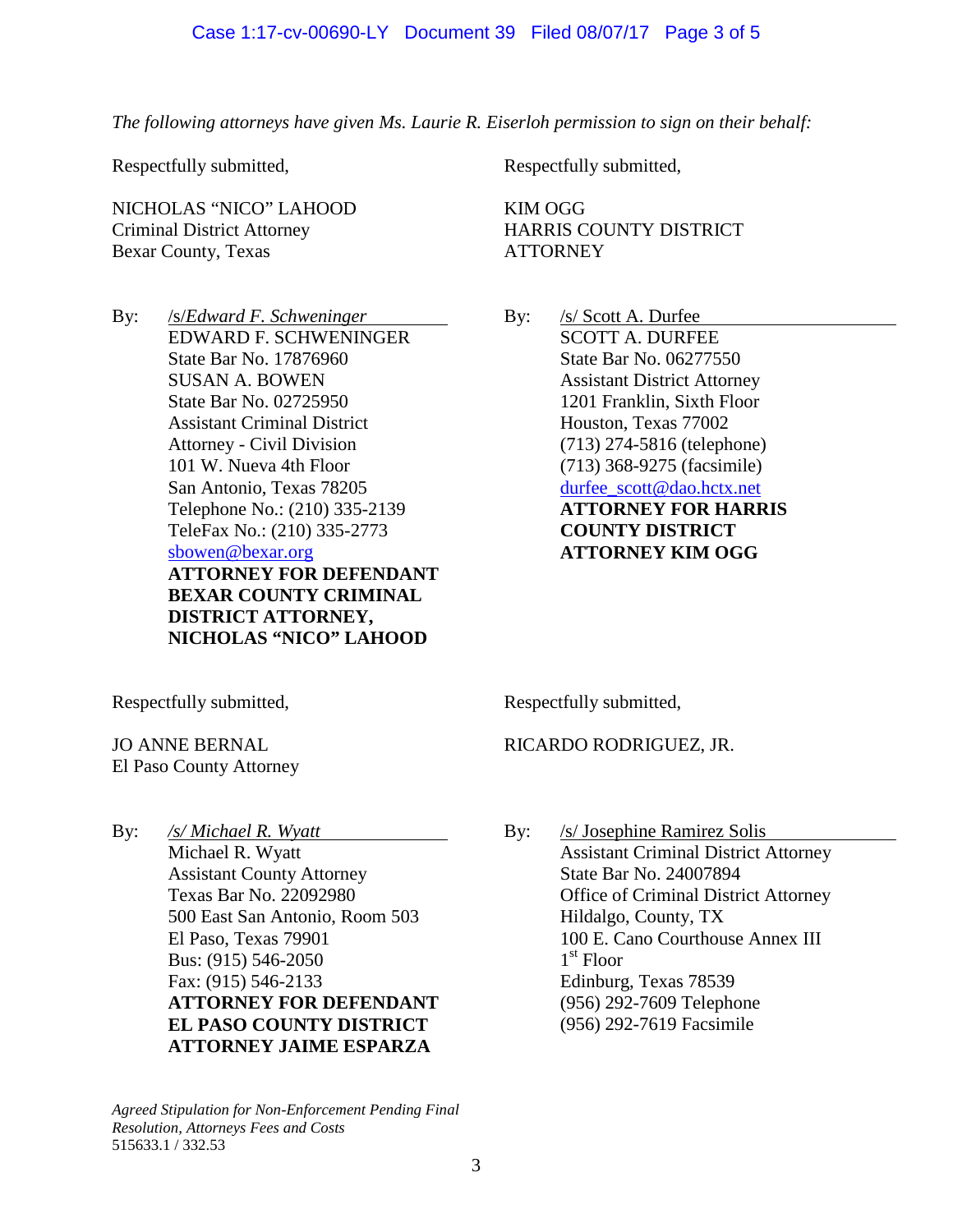#### Case 1:17-cv-00690-LY Document 39 Filed 08/07/17 Page 4 of 5

- By: /s/ Patrick J. O'Connell Patrick J. O'Connell Texas Bar No. 15179900 Law Offices of Patrick J. O'Connell PLLC 2525 Wallingwood, Bldg. 14 Austin, Texas 78746 [pat@pjofca.com](mailto:pat@pjofca.com) **ATTORNEY FOR ALL PLAINTIFFS**
- By: /s/ Melissa Cohen Melissa Cohen Planned Parenthood Federation of America 123 William Street New York, NY 10038 [Melissa.cohen@ppfa.org](mailto:Melissa.cohen@ppfa.org) **ATTORNEY FOR PLAINTIFFS PLANNED PARENTHOOD CENTER FOR CHOICE, PLANNED PARENTHOOD OF GREATER TEXAS SURGICAL HEALTH SERVICES, and PLANNED PARENTHOOD SOUTH TEXAS SURGICAL CENTER**
- By: /s/ Janet Crepps Janet Crepps Molly Duane Center of Reproductive Rights 199 Water St. 22nd Floor New York, NY 10038 [jcrepps@reprorights.org](mailto:jcrepps@reprorights.org) [mduane@reprorights.org](mailto:mduane@reprorights.org)
- By: /s/ J. Alexander Lawrence J. Alexander Lawrence Morrison & Foerster LLP  $250$  W.  $55<sup>th</sup>$  Street New York, NY 10019 [alawrence@mofo.com](mailto:alawrence@mofo.com) **ATTORNEYS FOR PLAINTIFFS WHOLE WOMAN'S HEALTH, ALAMO CITY SURGERY CENTER, SOUTHWESTERN WOMEN'S SURGERY CENTER, NOVA HEALTH SYSTEMS, CURTIS BOYD, M.D., JANE DOE, M.D., BHAVIK KUMAR, M.D., and ALAN BRAID, M.D.**

*Agreed Stipulation for Non-Enforcement Pending Final Resolution, Attorneys Fees and Costs* 515633.1 / 332.53